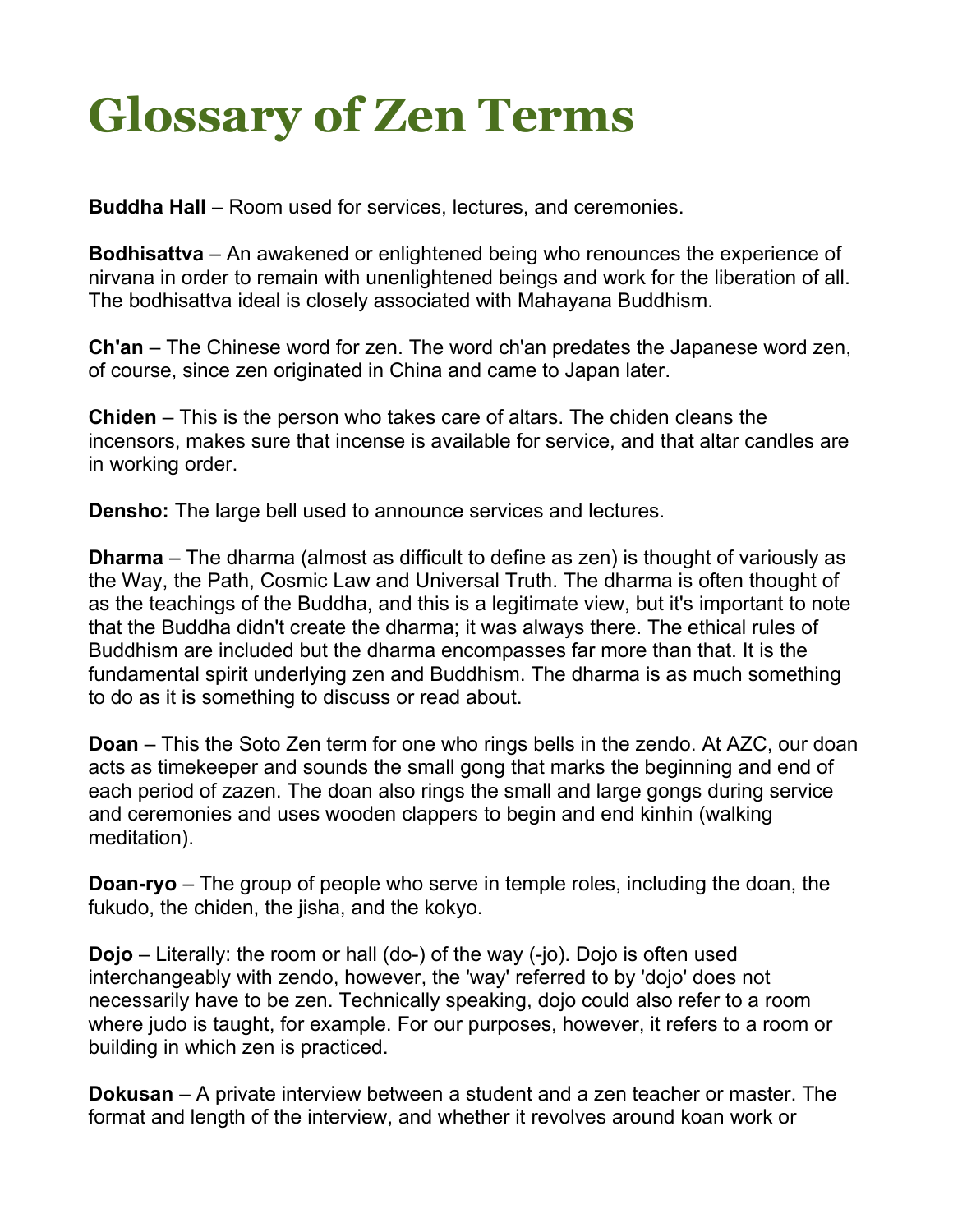involves another kind of exchange, varies depending on the teacher. As a general rule, dokusan pertains more to a student's personal practice and experience than it does academic, theoretical matters. Theoretical questions are usually discouraged but often permitted (again very much of this depends on the teacher). Dokusan is a critical element of zen training and an important part of sesshin, though it is by no means limited to sesshin: some modern teachers have expanded the practice of dokusan to include communication by telephone and e-mail.

**Doshi** – In Soto Zen, the Doshi is an ordained person who leads the service by offering incense and leading prostrations and bows.

**Eightfold Path** – The Eightfold path was given by the Buddha as part of the Four Noble Truths and as such, as the main way out of suffering.

- 1. Right View (or Understanding)
- 2. Right Thought (or Resolve)
- 3. Right Speech
- 4. Right Conduct
- 5. Right Livelihood
- 6. Right Effort
- 7. Right Mindfulness
- 8. Right Concentration

**Fukudo** – In Soto Zen, this is the person who strikes the han (see definition of han). During sesshins (retreats) the Fukudo, also rings the large bell in the foyer to summon participants to the zendo.

**Four Noble Truths** – The Buddha's motivation for leaving his home and taking up a spiritual life was to understand duhkha (suffering) and find a solution to suffering. The Four Noble Truths are the answer that came to the Buddha as part of his enlightenment.

- 1. Suffering is all around us; it is a part of life
- 2. The cause of suffering is craving and attachment
- 3. There is a way out; craving can be ended and thus suffering can be ended
- 4. The way to end craving is the Eightfold Path

Gassho: A mudra or bow with palms together, it signifies gratitude. **Gatha** – A short sutra. As an example, here is a meal gatha often spoken before eating:

We venerate the three treasures, And are thankful for this food; The work of many hands, And the sharing of other forms of life.

**Han** – In Zen monasteries, a wooden board that is struck with a mallet announcing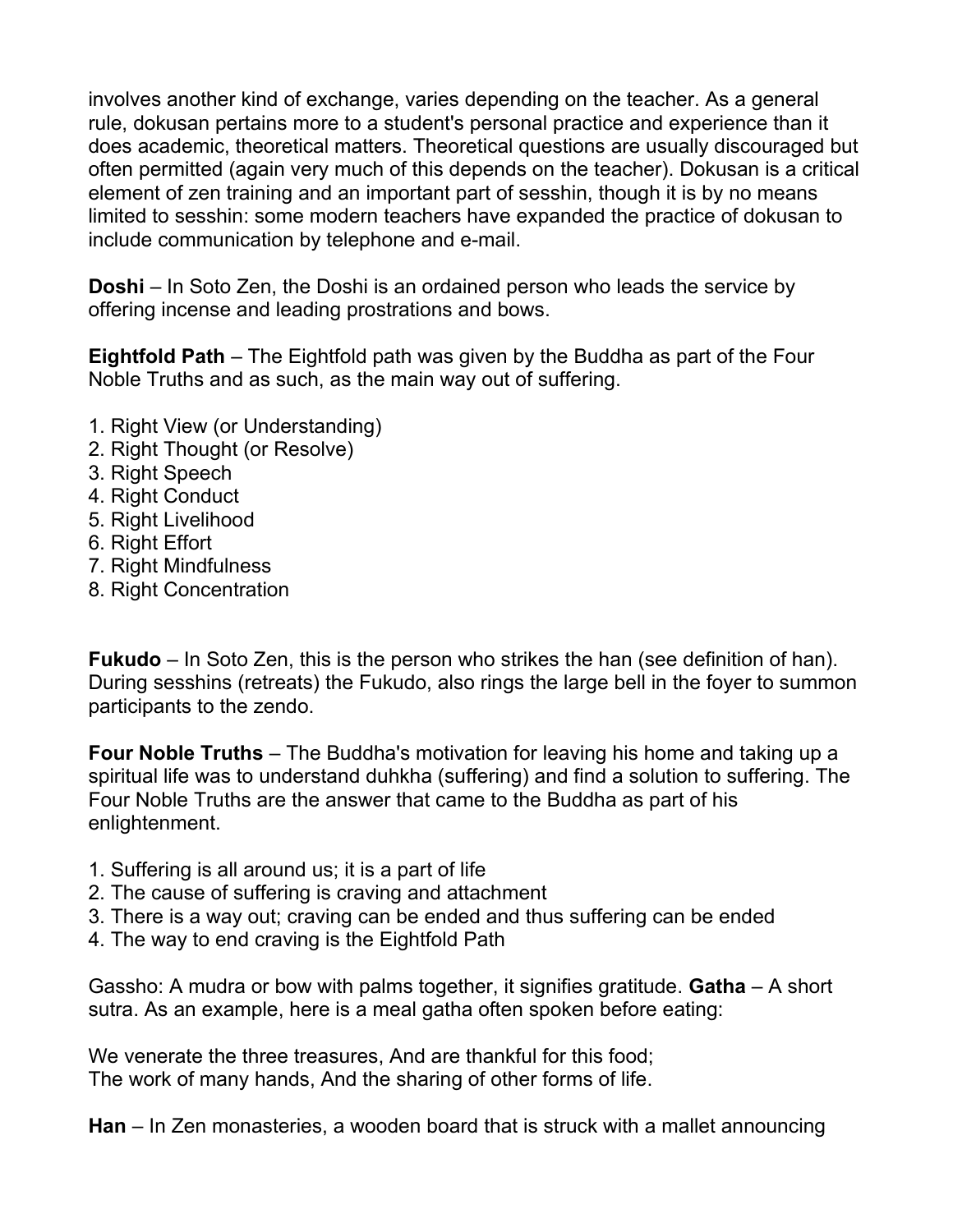sunrise, sunset and the end of the day. At AZC, it is used to summon participants to the zendo for daily zazen. The pattern of strikes always includes three roll downs.

**Hinayana** – Literally: "Small Vehicle". One of the three main branches of Buddhism, the other two being Mahayana (great vehicle) and Vajrayana (indestructable vehicle). Considered by most to be the oldest form of Buddhism. Because 'small vehicle' has at times been used as a derogatory term by other traditions, many followers prefer to use the term Therevada (Teaching of the Elders) to describe their beliefs.

**Ino** – In Soto Zen, the Ino is in charge of the zendo (meditation hall). As well, the Ino is one of the four or five main leaders of a sesshin, the others being the jiki-jitsu, jisha, tanto and often the tenzo. The Ino leads chanting at sesshin and also directs oryokistyle meals. At sesshin, the Ino is in charge of any matter that involves the mouth. An ino is often present and leads chanting at other zen gatherings besides sesshin.

**Jiki-jitsu (also Jiko)** – The timekeeper for a sesshin or for any meditation gathering. All matters having to do with time are the responsibility of the "jiki" (provided the decisions do not conflict with the activities or wishes of the roshi). The jiki usually leads kinhin as well.

**Jisha** – In Soto Zen, the Jisha is the attendant to the Doshi during service. During daily service, the Jisha presents an incense stick for the Doshi's offering at the altar. On Saturday mornings the Jisha attends to the person giving the dharma talk. As well, the Jisha is the roshi's attendant during sesshin. Those attending a sesshin are most aware of the jisha's role as the person who directs dokusan; the jisha announces when dokusan begins and guides students in and out.

**Jukai** – Taking the precepts, taking refuge in the precepts or taking up the way of the bodhisattva. A significant step marked by a ceremony of the same name(s), jukai signifies a serious commitment to zen, to the ten main precepts of Buddhism and to the salvation of all beings. Each student will recite the ten precepts during the ceremony and explain to the assembly what each precept means to him or her personally.

**Karma** – The Buddhist doctrine of cause and effect. The effect of an action taken today (or thought or word spoken, etc.) might not occur today. The effect, whether good or bad, may come to pass many years from now or even in a subsequent lifetime. The important point to remember is that no actions are isolated and independent; all are tied together in cause and effect.

**Kensho** – An enlightenment or awakening experience. It is folly to try to describe this experience in words, however, a kensho reportedly gives one a glimpse of one's own nature and the true nature of reality. It is said that koan work can lead to kensho, though koan work is not the only way.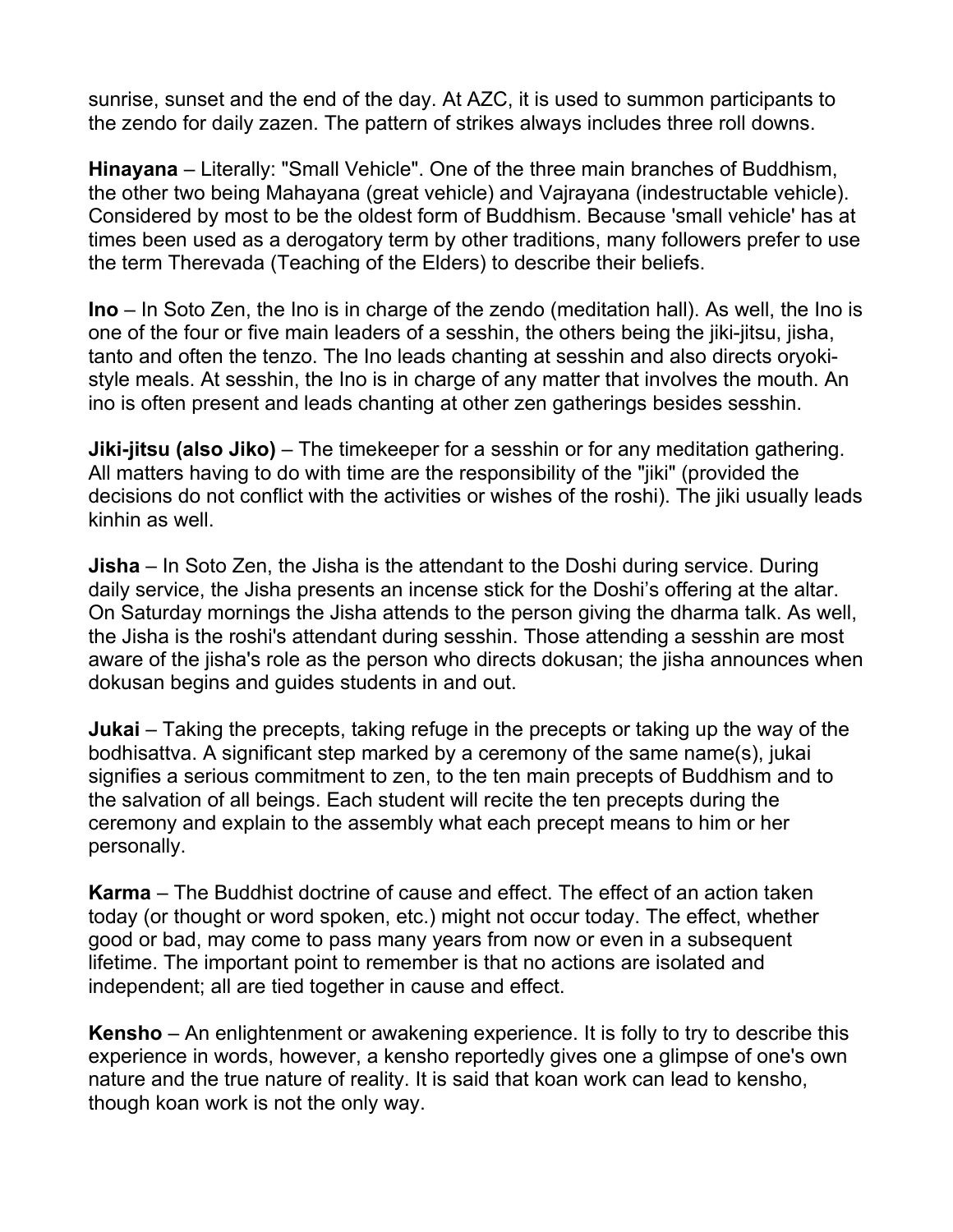**Kinhin** – Walking meditation. Although its meditative aspect is of prime importance, kinhin also serves the purpose of moving one's legs after a long period of zazen, thus making physical problems unlikely. Hands should be held in the shashou position. Some schools of zen perform kinhin extremely slowly while others do it rapidly. It has become traditional, in North America at least, to combine the two: kinhin begins very slowly at first and then switches to a brisk pace (the change is marked by an audible signal).

**Koan** – Originally: a public record. A zen paradox, question or episode from the past that defies logical explanation. Koans are sometimes thought of as zen riddles, but this is not entirely accurate since most riddles are intended to be solved through reason. A student undertaking koan work is meant rather to exhaust the use of reason and conceptual understanding; finally making an intuitive leap (see kensho). Koans were originally recorded and used by the rinzai school of zen, but the old distinctions have become less important so that today some teachers closer to the soto school have also used koans.

**Kokyo** – This is the Soto Zen term for the person who leads chanting during service.

**Kyosaku** – Wake-up stick or encouragement stick. Used during long periods of zazen (mainly during sesshin) to strike practitioners on the back or on the part of the shoulders close to the neck. The kyosaku is not used for punishment: this is made clear by the fact that receiving the kyosaku is voluntary; it is never given to those who do not request it. Some request it simply to shake off sleepiness, but others say the blows can actually relax tense muscles. Ceremonial walking of the kyosaku (without any striking) is done early in the morning to signify opening the dojo and late in the evening to begin the closing.

**Mahayana** – Literally: "Great Vehicle". One of the three main branches of Buddhism, the other two being Hinayana (small vehicle) and Vajrayana (indestructable vehicle). Although this is the branch to which zen belongs and zen traces its origin back to the Buddha himself, generally Mahayana is considered to be a newer form than Hinayana. There is less emphasis placed on nirvana and individual salvation in this tradition and more emphasis placed on saving all sentient beings.

**Mindfulness** – Awareness; remembering that all things are interrelated; living in the present moment. It would be difficult to overemphasize the importance of mindfulness in zen and Buddhism. The master Muso Kokushi said: "When you walk, watch the walking, when you sit, watch the sitting, when you recline, watch the reclining, when you see and hear, watch the seeing and hearing, when you notice and cognize, watch the noticing and cognizing, when joyful, watch the joy, when angry, watch the anger."

**Mokugyo** – The red lacquered drum used as a "heartbeat" for chants. **Mondo** – A short zen dialogue between master and student, usually from the past. The student asks a question that is troubling him or her, and the master responds not with theory or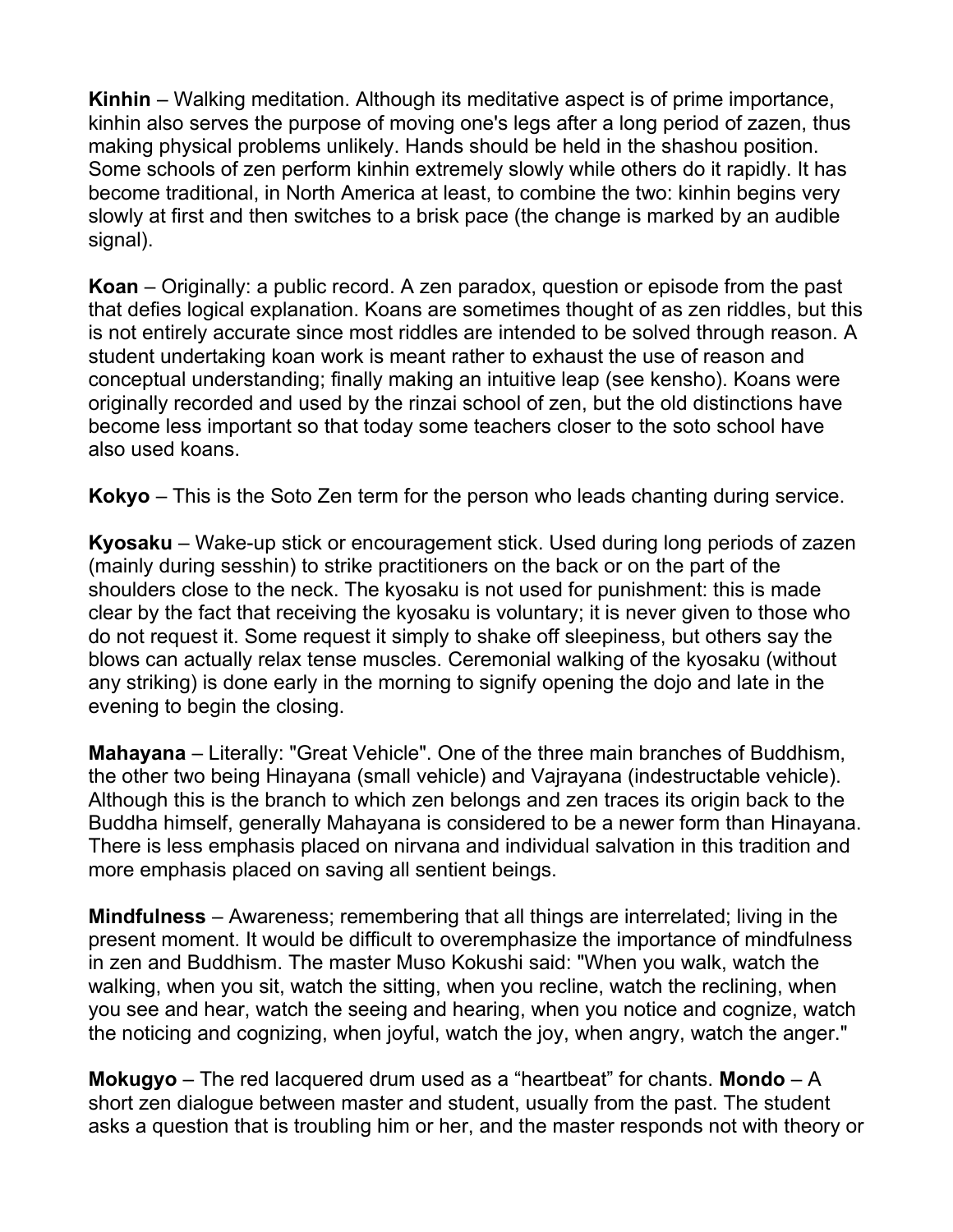logic, but instead in a way that encourages the student to reach a deeper level of perception. Many great mondos became koans.

**Mudra** – A position of the body which is symbolic of a certain attitude or activity, such as teaching or protecting. Although mudra technically refers to the whole body and the body does not have to be that of the Buddha, in common usage this term most often refers to the hand positions chosen for statues of the Buddha. Each hand position is symbolic of a certain characteristic such as supreme wisdom or serenity.

**Nirvana** – Literally: cessation or extinction. Although nirvana is the ultimate goal of many Buddhists it should never be confused with the Western notion of heaven. Instead, nirvana simply means an end to samsara. In the Mahayana tradition, the bodhisattva eschews nirvana until all sentient beings are saved.

**Okesa** – A large patched robe made like Buddha's robe, worn by priests.

**Oryoki** – This has come to mean a certain kind of formal, ritualized eating, but the word oryoki actually refers to the specific collection of napkins, utensils and especially bowls used for this style of eating. This set, which is held together by tying one of the larger napkins around it, was traditionally given to a nun or monk upon ordination. Eating is commonly done while seated on one's cushion in a position similar to meditation posture, though on occassion one can be seated at a table. The sequence in which the pieces are used and the actions performed are carefully done by ritual. Silence is maintained except for the chanting of certain meal sutras. When done, the utensils and bowls are immediately washed with tea (while still at one's seat) and wrapped up again in the same specific way. At AZC, oryoki is our preferred way of eating during sesshin (retreat). The practice involves ceremonial opening of the three bowls, chanting, receiving servings of food from servers, eating, washing the bowls, offering wash water, and then rewrapping the bowls.

**Rakusu** – A small patched neck robe made like Buddha's robe, worn by people who have received precepts in an ordination.

**Raihai** – Also known as deep bows or prostrations. Normally done in a set of three and normally done towards the altar, these are bows that lead immediately into a kneeling position and then quickly into a position with one's forehead gently touching the floor. The hands, palms upwards, are raised in a gesture symbolic of lifting the Buddha's feet over one's head. It's appropriate to cultivate an attitude of emptying, letting go, receptivity and gratitude. As mentioned with regard to other matters, one should seek out instruction from a knowledgeable practitioner or teacher for the correct form and mental approach.

**Rinzai** – One of the two main schools of zen still active in Japan, the other being soto. Rinzai, which originated in China, was the first school of zen to be brought to Japan. Its initial introduction near the end of the 12th century did not take hold, but a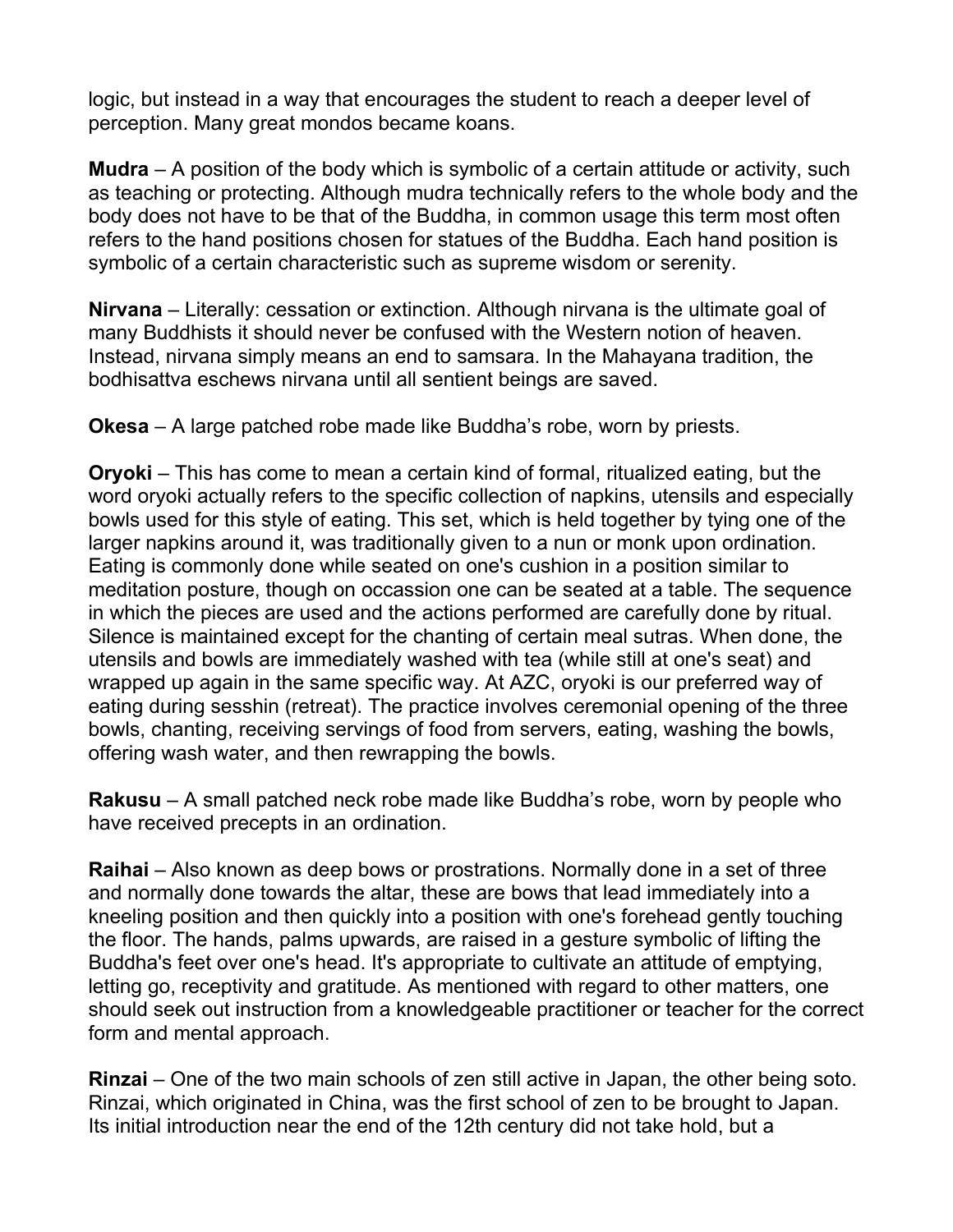subsequent transfer from China did succeed. The rinzai tradition places more emphasis on dokusan and koan work than the soto tradition. However, a positive trend seen in North American today is that the distinctions between the two schools are not considered very significant and teachers often quote zen masters from both schools, or from non-Japanese sources, equally as often.

**Rohatsu** – The day set aside to commemorate the enlightenment of the Buddha, which traditionally is celebrated on the eighth of December. Many zen centers and sanghas will organize a rohatsu sesshin early in December to mark this zen "holiday."

**Roshi** – Venerable master of zen. A roshi can be a man or a woman, a monk or a layperson. Although the approach has varied down through the centuries, certainly many years of training and some degree of "enlightenment" are required before becoming a roshi is even considered. Some of these years of preparation are often spent teaching the dharma as a sensei. In most zen traditions, an established master will elevate a teacher to the level of roshi through a process known as "dharma transmission." This also establishes an important link; the new roshi is considered a dharma heir or dharma successor of the established roshi.

**Samsara** – In Buddhist thought this is the continuing cycle of birth, death and rebirth. All beings are trapped in this unpleasant cycle until they reach enlightenment. Samsara is looked upon in a negative light because of all the suffering that life entails (as elucidated in the First Noble Truth). The cause of this cycle is craving as eludicated in the Second Noble Truth. Belief in samsara does not necessarily require a belief in reincarnation in it strictest, traditional sense and it should be mentioned here that many people practice zen but do not believe in reincarnation.

**Samu** – Work Practice. This is work, usually physical, done in a mindful and aware manner. Tasks should be carried out in silence, though speaking in hushed tones is permitted when clarification or further instructions are needed. Periods of samu are often part of a sesshin, though it can be performed at any time during one's daily life. Simply stated, samu is a form of meditation done while working.

**Sangha** – Zen family, community or group practicing together. In its largest sense, all living beings make up our sangha, though when commonly used sangha means our fellows in the local zen center or the group in our area with whom we practice.

**Satori** – A very deep state of meditation in which notions of duality, self and indeed all concepts drop away. Profound satori is very close to an enlightenment experience (see kensho).

**Sensei** – A recognized teacher of zen. The title sensei, like the title roshi, traditionally is positioned after the teacher's name rather than before (i.e. Jane Smith Sensei). This convention is not adhered to rigidly, however.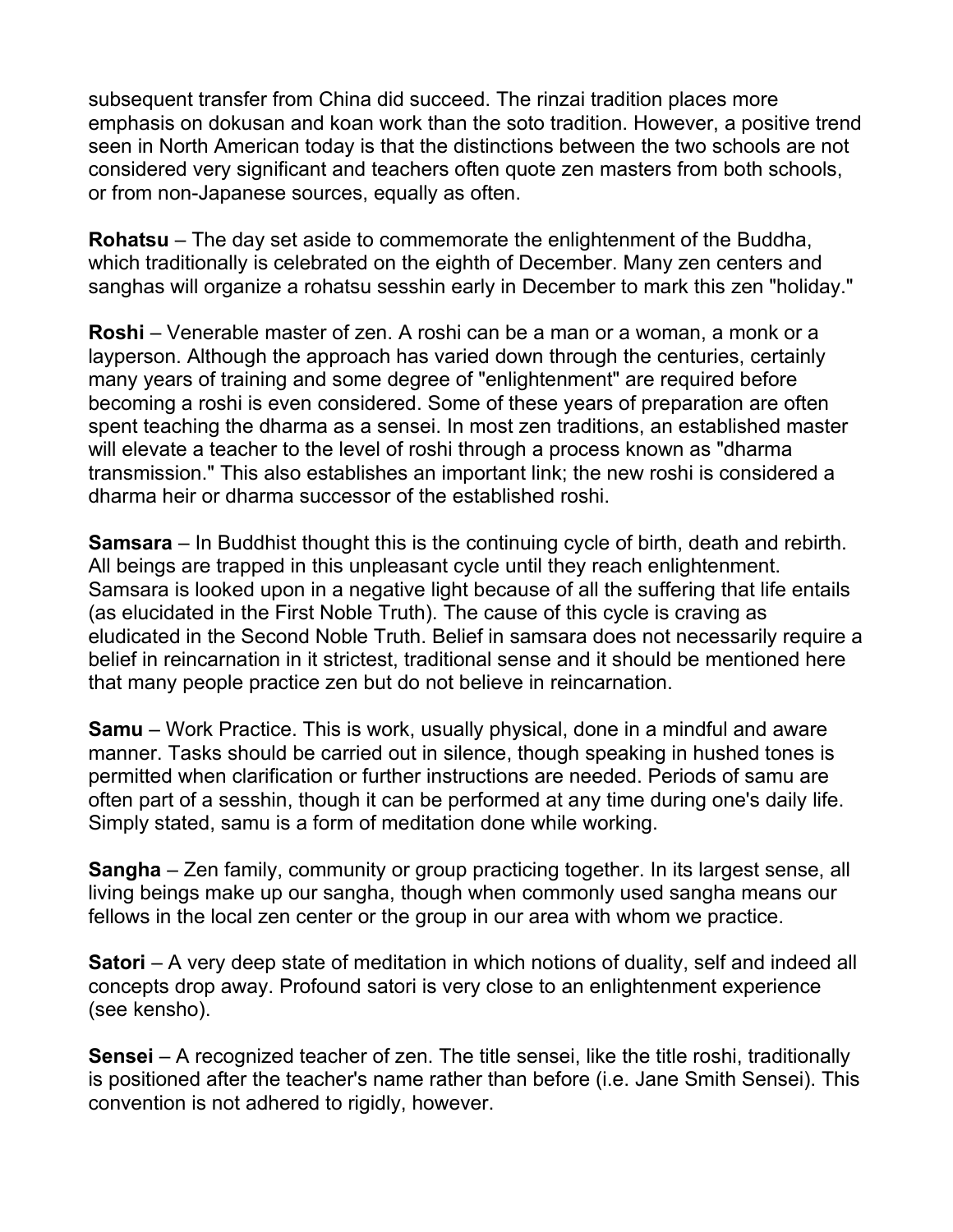**Sesshin** – Most easily translated as a meditation retreat, though the wrong impression may be given by using this 'shorthand' definition. Many feel the word retreat has the wrong connotations, since the effect of a sesshin is often to let more of the world into our lives instead of escaping from it. Suffice it to say that a sesshin is a silent retreat that involves many periods of zazen and also private interviews with a teacher (see dokusan). Meals are often eaten oryoki style, and periods of samu are generally included. The duration of a sesshin, at least in North America, is usually 3, 5 or 7 days, though the length can be shorter or longer and an odd number of days is not required.

**Shashou (also Shashu)** – The position in which to hold the hands for kinhin and whenever moving about in the zendo. To form this position, first one hand should gently be made into a loose fist with the thumb held inside. The other hand is then wrapped around the fist with the thumb resting in the slight indendation at the top of the first hand. Together the hands are held at the upper part of the stomach area, near the base of the ribs. During sesshin it's good practice to hold the hands in shashou not only in the zendo or just during kinhin, but during almost any time that's spent standing or walking.

**Shika** – The guest manager at the temple.

**Shikantaza** – "Just sitting." An intense form of zazen where no mental aids such as counting the breath are used. A state of great mental alertness is cultivated, but no concepts or objects of thought are in the mind (ideally). Some consider shikantaza, which is strongly recommended in the soto tradition, to be the highest form of zazen.

**Shoten** – The person who sounds the densho to announce events in the Buddha Hall.

**Soto** – One of the two main schools of zen in Japan, the other being rinzai. The tendency towards caution (one could even say mistrust) regarding words and concepts which is a common thread in zen finds its greatest expression in the soto school. Thus it follows that there is less emphasis placed on dokusan and koan study in the soto tradition and more emphasis placed on shikantaza. Zen practiced this way is sometimes called mokusho, which means the zen of silent enlightenment. Perhaps following the Buddhist doctrine of non-duality, it should be noted that many zen teachers and students in Western cultures today do not consider the line between soto and rinzai to be of great importance.

**Shuso** – The head student for a practice period.

**Soji** – A brief period of mindful work; temple cleaning.

**Sutra** – A Buddhist canon written in prose form. The chanting of sutras can at times be a form of singing, but more commonly it is done in a rhythmic way in a normal tone of voice. Some sutras are intentionally recited in a monotone. Sutras are chanted as part of most zen gatherings, whether the occasion is for a special ceremony or regular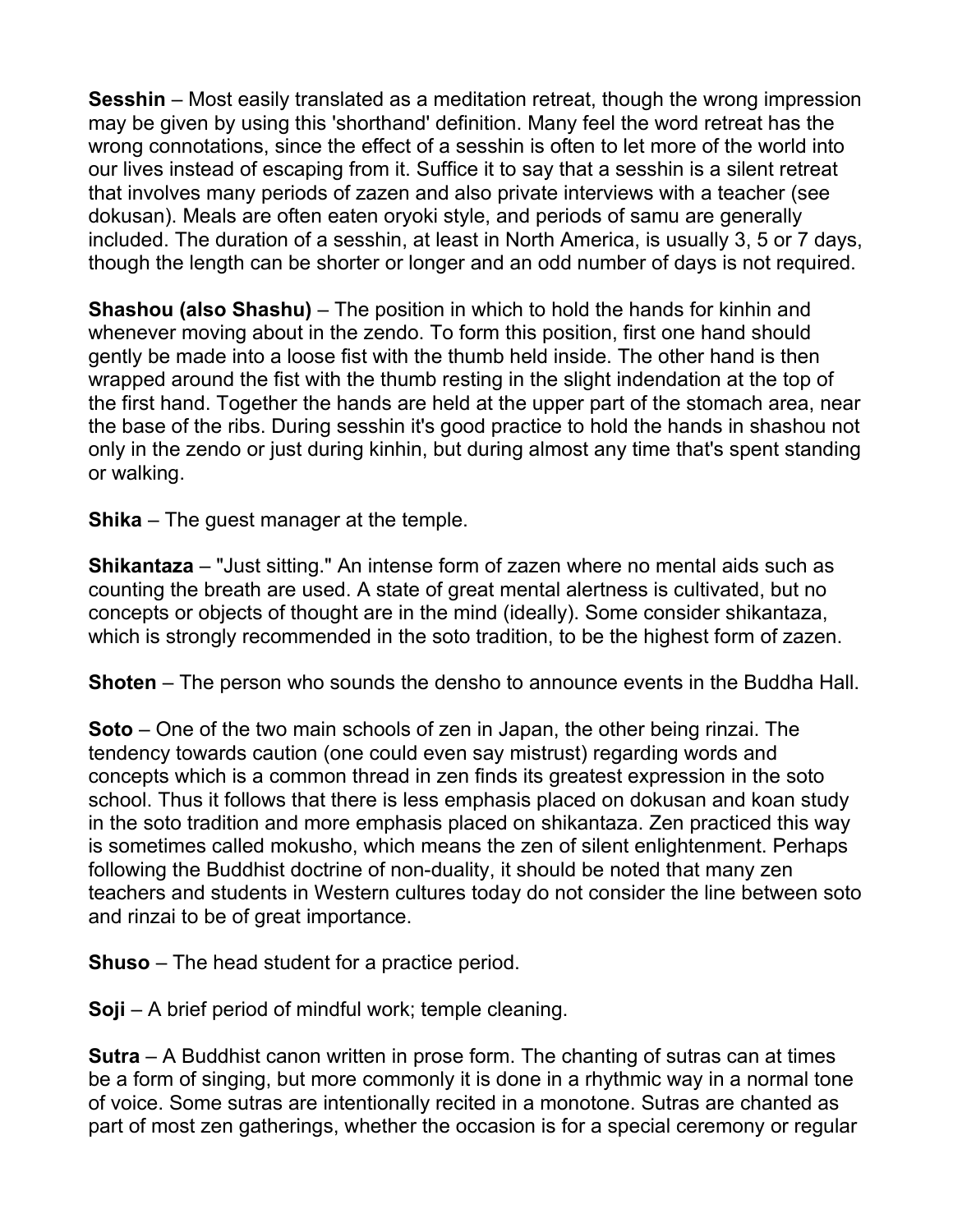weekly zazen meeting. One of the best known is the Heart Sutra. A short sutra is often called a gatha.

**Tan** – The raised platform for sitting in the zendo.

**Tanto** – One of the main leaders of a sesshin, the tanto is in charge of the smooth running of the zendo. The tanto is usually an experienced senior student who is familiar with the roles of the other leaders and thus is able to offer guidance if any confusion arises.

**Teisho** – Literally: presentation of the shout. Commonly: a talk by a zen teacher (a sensei or roshi). The talk is not a sermon or an academic lecture; it is more a presentation of insight than an exposition of factual knowledge. Though not limited to sesshin, a daily teisho traditionally is part of the schedule during sesshin. Often a koan is discussed, and on occasion some teachers will permit a question and answer period following the teisho. Sometimes people not familiar with zen are invited. Attendees are allowed to sit in a relaxed posture and may quietly shift position to remain comfortable. Instead of peering intently at the teacher and concentrating on every word, some students will look at nothing in particular and just allow the words to wash over them; thereby placing less emphasis on concepts, yet trusting the value of the talk to sink in.

**Tenzo** – The head cook for a monastery or sesshin. Traditionally the role of tenzo was a position of high honor in zen monasteries. Similarly today, a tenzo is often considered to be one of the main leaders for sesshin.

**Vesak** – The celebration of the Buddha's birth, which traditionally is set in May on the day of the full moon. This is a very important holiday to Therevadans (see Hinayana), and in that tradition vesak is considered more that just a commemoration; it's a celebration of the dharma and a day to remember the entire life of the Buddha, including his birth, enlightenment and death.

**Zabuton** – A rectangular, flat cushion used for zazen, usually found underneath the zafu.

**Zazen** – Seated still meditation, usually on a cushion on the floor. Unlike meditation done in some other spiritual traditions, zazen usually does not involve concentrating one's mind on a subject, nor is the aim to blank out one's mind completely. Rather, being aware of one's breath is recommended and most practitioners of zazen do this by counting breaths in one way or another. When the mind wanders, which often happens, one gently turns attention back to the breath. Zazen is usually broken into periods of 25 or 30 minutes. Determining the correct posture for zazen can be a challenge, but sitting in a chair is also permitted. As mentioned with regard to other matters, one should seek out instruction from a knowledgeable practitioner or teacher for the correct posture, mental approach, and way to count the breath. Most zen teachers maintain that zazen is essential to practicing zen.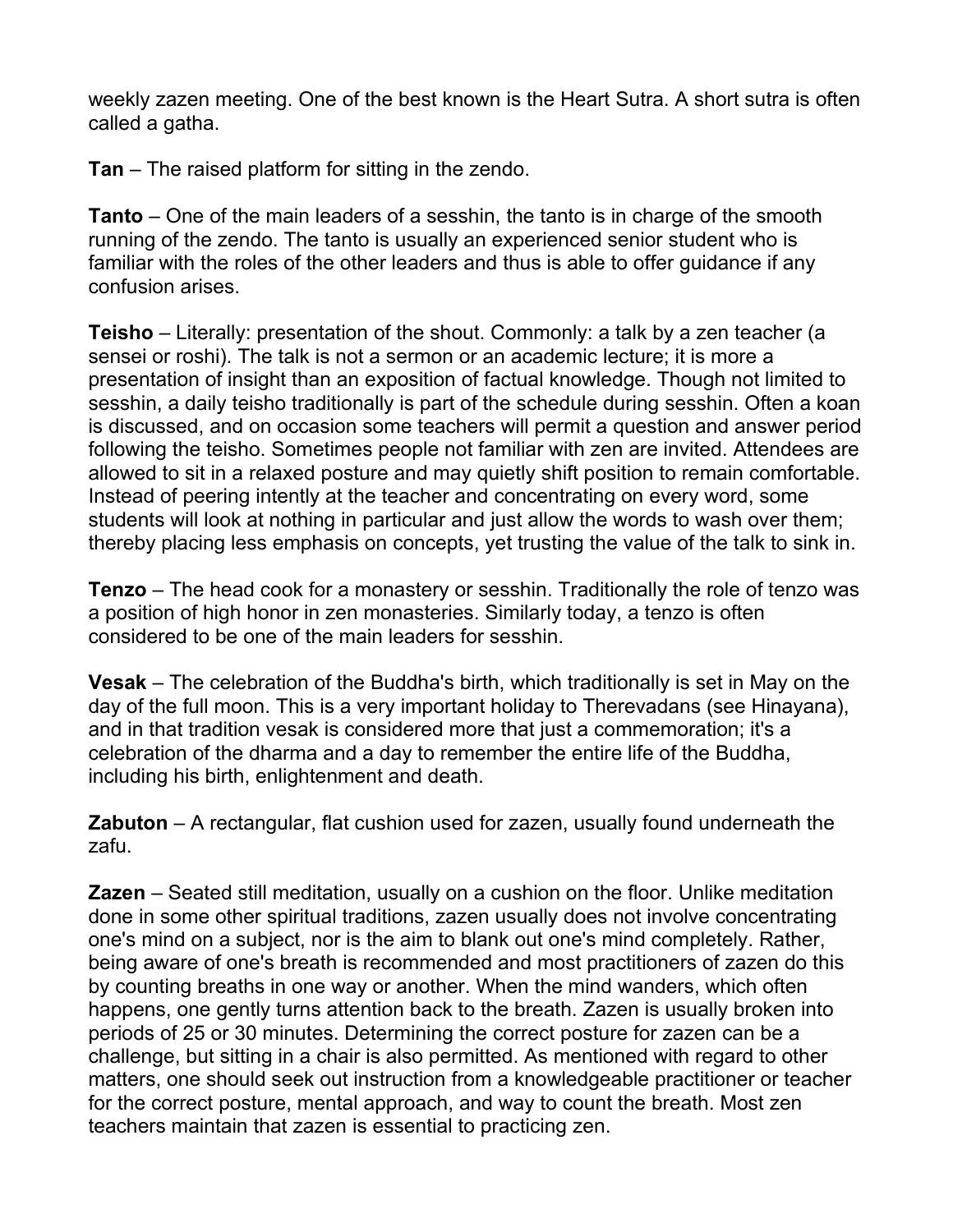**Zafu** – A round cushion used for zazen.

**Zazen** – "Total awareness in an upright posture," aka meditation, zen-style. (N.B.: some may argue that "meditation" and "zazen" are not at all synonyms but this is probably fine for our purposes.)

**Zazenkai** – A single day devoted to meditation, usually done together with a group. This can be considered a one day sesshin, although a teacher need not be present.

**Zen** – Zen, or ch'an as it was called originally, is a branch of Mahayana Buddhism that first appeared in China in sixth and seventh centuries. Buddhism had earlier come to China from India, the birthplace of the Buddha and Buddhism. When Mahayana Buddhism was introduced it was influenced by the indigeneous Chinese religion Taoism. Most scholars believe, for example, that it was from exposure to Taoism that zen developed its great caution and reluctance towards using words and concepts as the path to enlightenment. From China zen moved on mainly to Japan, Korea and Vietnam, although it found some acceptance in other regions, as well.

The word ch'an is a transliteration of the Sanskrit word Dhyana, meaning concentration (i.e. meditation). While some schools of Buddhism emphasize elaborate cosmologies, devotional practices, chanted formulas and arcane images and gestures, zen offers meditation (zazen) as the best way to discover things directly for oneself.

Another distinctive chracteristic of zen is that the person of the Buddha is regarded with somewhat less reverence than in most other Buddhist traditions. Certainly zen practitioners can exhibit a degree of respect and admiration for the Buddha, especially for his solitary quest for enlightenment without the guidance of anyone before him and for his burning desire to cure the world's suffering. However, zen Buddhists do believe the Buddha was just a man after all and that being fixated on this man is not a sensible path to enlightenment. Thus a bit of disregard for the Buddha now and then is considered healthy. One zen master, when he heard a student speak reverently of the Buddha, washed out the student's mouth with soap! (It should be noted , however, that zen is certainly not the only tradition that considers the Buddha to be just an admirable person and not a godlike figure.)

**Zendo** – Zen room or hall. This is the main room, whether it be in a monastery, retreat center or residential home, where zazen and other zen practices are observed. An altar is not essential but usually one is present. If possible, the room should be private and quiet, free from distractions such as television, music and noise from nearby automobile traffic or pedestrians. (However, it's important to note that quiet, isolated locations are not the only place to practice! Zen should be taken out into the real world as well, and sometimes a little traffic noise is a good reminder of that.) As with the English word "hall," zendo is sometimes used to refer to an entire building or teaching center.